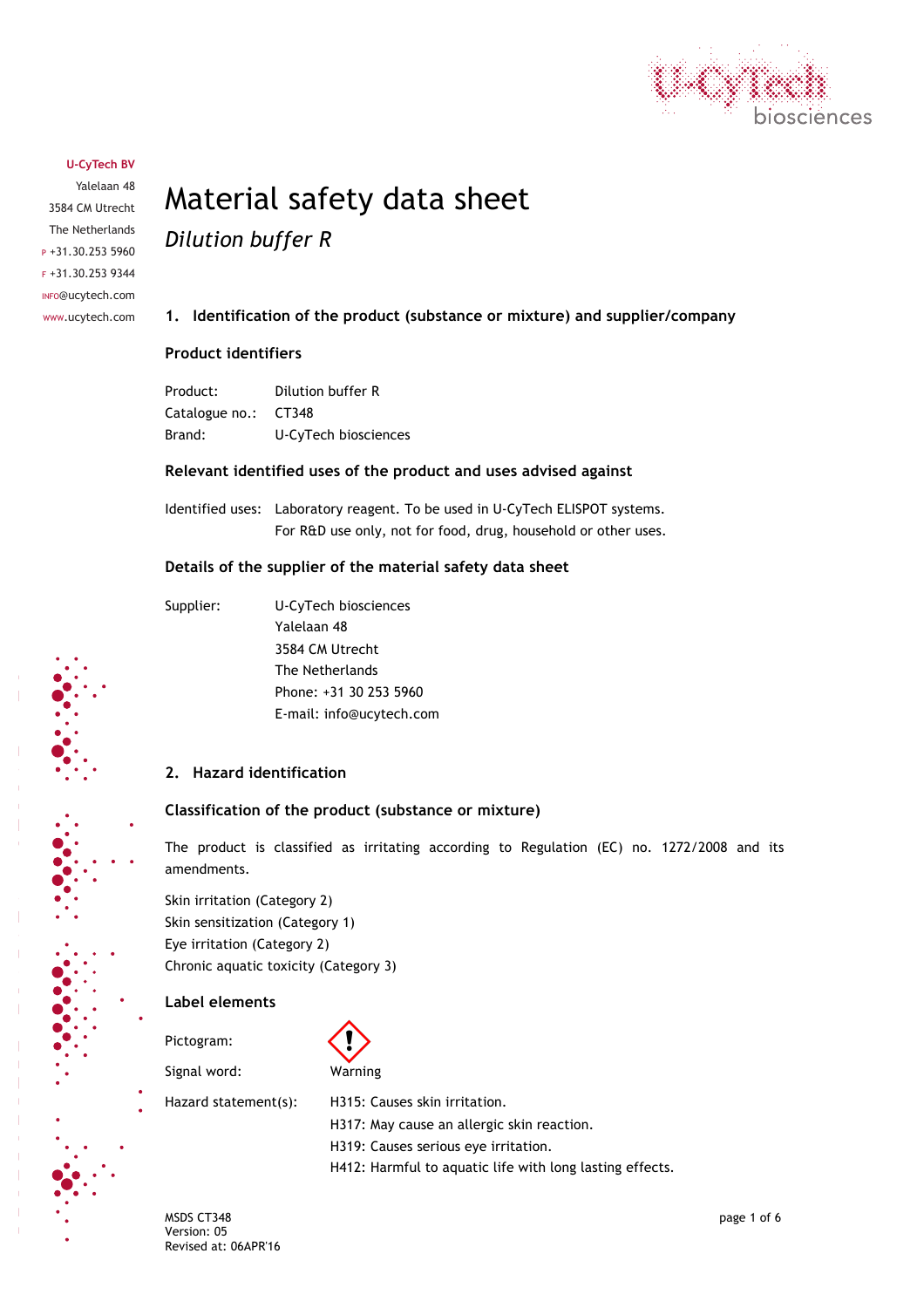

Yalelaan 48 3584 CM Utrecht The Netherlands  $P +31.30.2535960$ F +31.30.253 9344 INFO@ucytech.com www.ucytech.com Precaution statement(s): P273: Avoid release to the environment P280: Wear protective gloves/protective clothing/eye protection/face protection. P333 + P313: If skin irritation or a rash occurs: Get medical advice/attention. **Other hazards** - none

## **3. Composition/information on ingredients**

Product name: Dilution buffer R

Synonyms:

Ingredients:

| Cas no.                      | EC no.    | Index no. | Classification                          | Concentration |
|------------------------------|-----------|-----------|-----------------------------------------|---------------|
| Proclin 300                  |           |           |                                         |               |
|                              |           |           | Acute Tox. 4, Skin Irrit. 2, Skin Sens. | 1%            |
|                              |           |           | 1, Resp. Sens. 1, Aquatic Chronic 2     |               |
|                              |           |           | H302, H315, H317, H334, H411            |               |
| Tromethamine (synomym: Tris) |           |           |                                         |               |
| $77 - 86 - 1$                | 201-064-4 |           | Skin Irrit. 2, Eye Irrit. 2; STOT SE 3; | $\leq 20\%$   |
|                              |           |           | H315, H319, H335                        |               |

Proclin is a registered trade mark of Rohn and Haas Company.

For the full text of the Hazard statements and Risk phrases mentioned in this section, see section 16 of this material safety data sheet (MSDS).

#### **4. First aid measures**

## **Description of first aid measures**

| General advice:          | Consult physician. Show this MSDS to the doctor in attendance.                                                                                                      |
|--------------------------|---------------------------------------------------------------------------------------------------------------------------------------------------------------------|
| After contact with skin: | Wash contaminated area with soap and water. Remove contaminated<br>clothing and shoes. Consult a physician.                                                         |
| After swallowing:        | If the person is conscious, wash out mouth with water. Consult a<br>physician.                                                                                      |
|                          | After contact with eyes: Rinse thoroughly with plenty of water for at least 15 minutes. Assure<br>adequate flushing by separating the eyelids. Consult a physician. |
| After inhalation:        | Provide fresh air. If breathing becomes difficult, consult a physician.                                                                                             |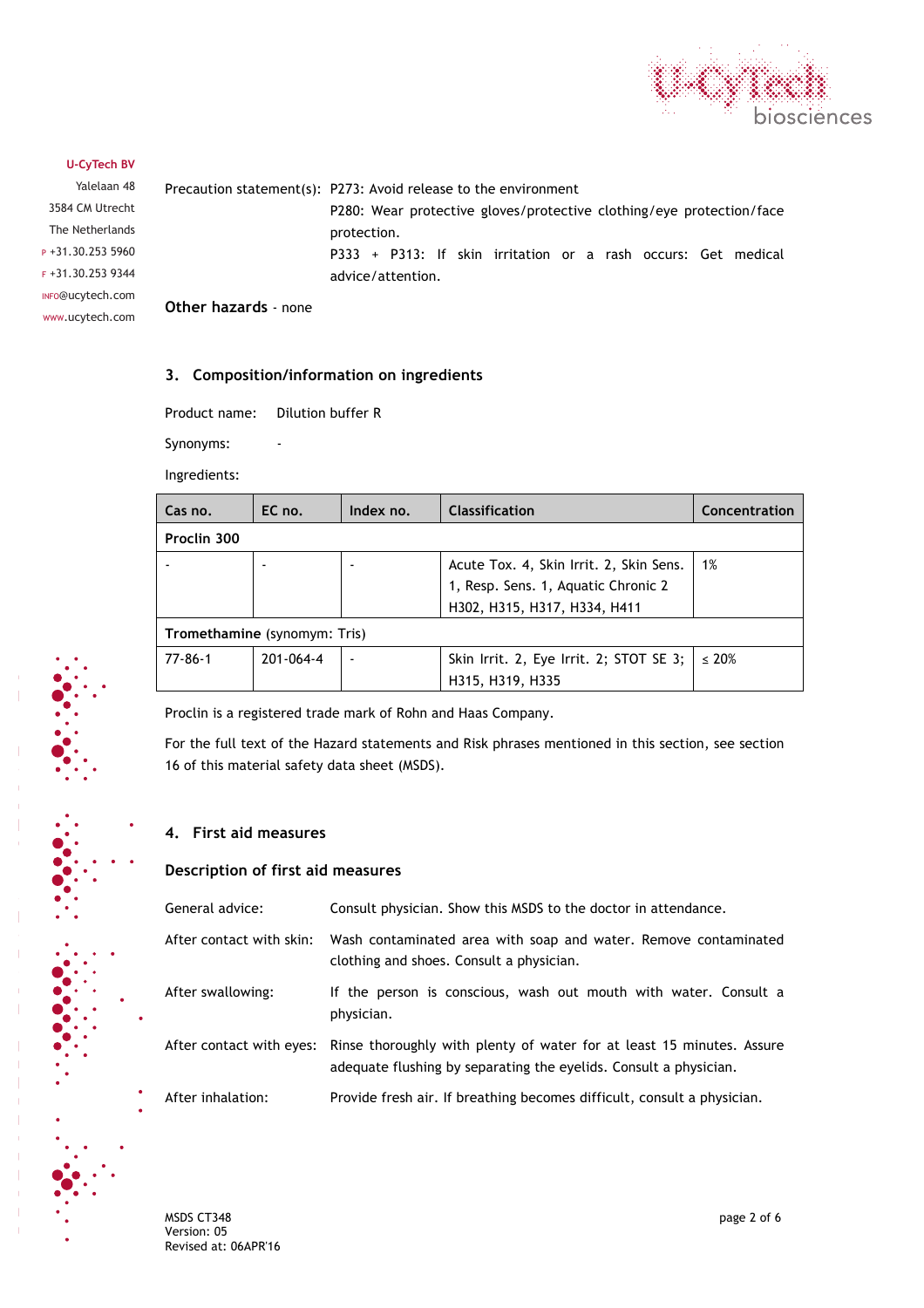

Yalelaan 48 3584 CM Utrecht The Netherlands  $P +31.30.2535960$ F +31.30.253 9344 INFO@ucytech.com www.ucytech.com

## **Most important symptoms and effects, both acute and delayed**

To the best of our knowledge, the chemical, physical and toxicological properties have not been thoroughly investigated.

## **Indication of any immediate medical attention and special treatment needed**

No data available.

## **5. Fire-fighting measures**

| Extinguishing media:      | Water spray, carbon dioxide, dry chemical powder or alcohol-resistant<br>foam.                     |
|---------------------------|----------------------------------------------------------------------------------------------------|
| Special hazards / risks:  | In case of fire fumes containing chloride or sulfide compounds can be<br>emitted.                  |
| Advice for fire fighters: | Wear self-contained breathing apparatus and protective clothing for<br>fire fighting if necessary. |

## **6. Accidental release measures**

| Personal precautions: | Use personal protective equipment to avoid exposure. Avoid                                          |
|-----------------------|-----------------------------------------------------------------------------------------------------|
|                       | formation aerosols. Avoid breathing vapors, mist or gas. Ensure                                     |
|                       | adequate ventilation. Follow general safety rules for laboratories.                                 |
|                       | Evacuate personnel to safe areas in case of an emergency.                                           |
|                       | Environmental precautions: Prevent further leakage or spillage if safe to do so. Do not let product |
|                       | enter drains.                                                                                       |

Clean-up methods: Soak up with inert absorbent material and keep in suitable, closed containers for disposal (section 13).

## **7. Handling and storage**

Safe handling: Only for laboratory use. Use personal protective equipment to avoid (prolonged or repeated) exposure. Avoid formation of dust and aerosols. Ensure adequate ventilation. Follow general safety rules for laboratories.

Safe storage: Store at  $2-8^{\circ}$ C, in dry and well-ventilated place. Keep container tightly closed.

#### **8. Exposure controls/personal protection**

Contains no substances with occupational exposure limit values.

MSDS CT348 page 3 of 6 Version: 05 Revised at: 06APR'16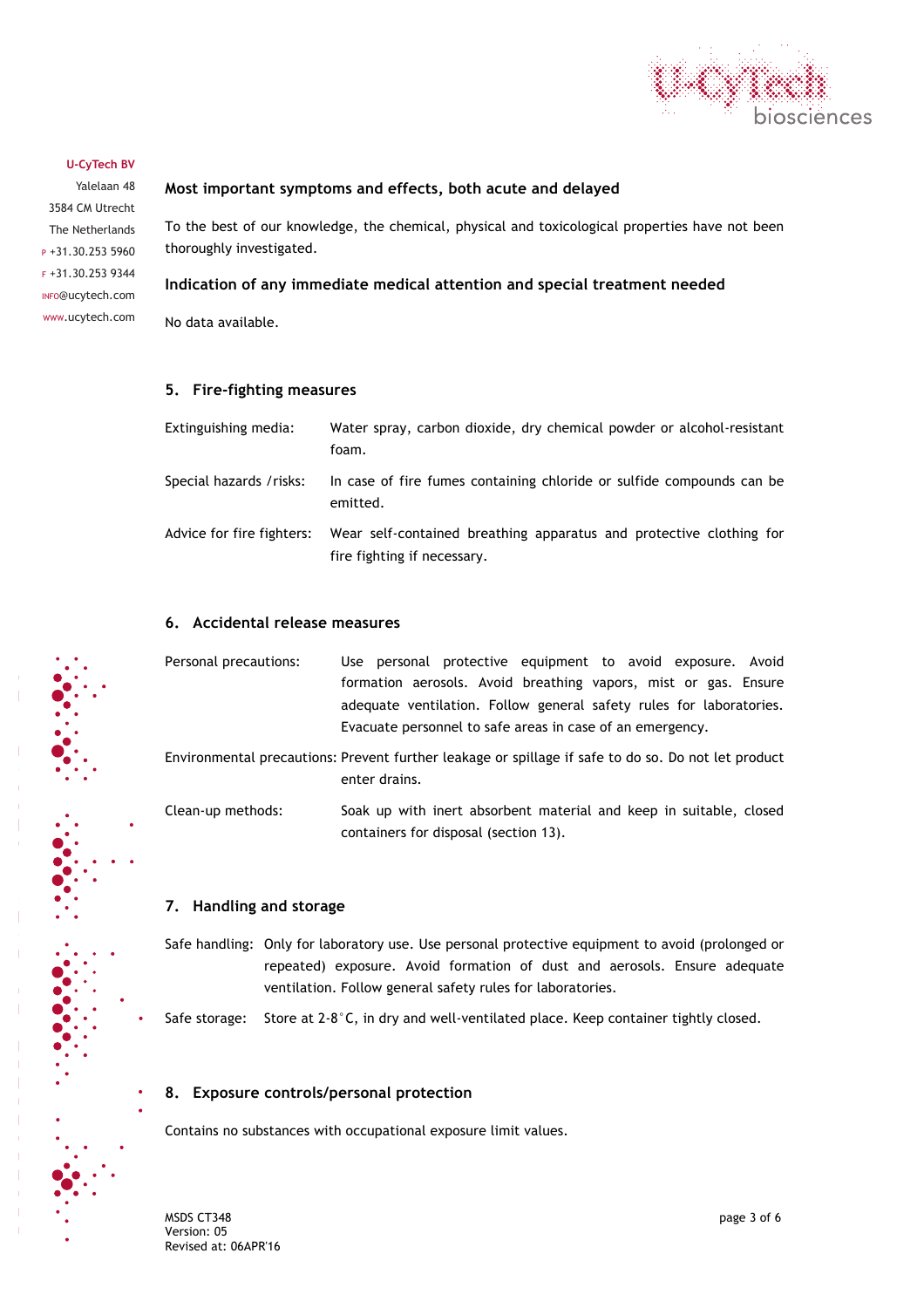

Yalelaan 48 3584 CM Utrecht The Netherlands P +31.30.253 5960 F +31.30.253 9344 INFO@ucytech.com www.ucytech.com

## **Appropriate engineering controls and hygiene measures**

Facilities storing or utilizing this product should be equipped with an eyewash facility, a safety shower and mechanical exhaust. Handle in accordance with good industrial hygiene and safety practice. Wash hands before breaks and at the end of the workday.

## **Personal protective equipment**

The type of protective equipment must be selected according to the concentration and amount of the dangerous substance at the specific workplace.

#### Respiratory protection

Where risk assessment shows air-purifying respirators are appropriate use a full-face respirator with multi-purpose combination (US) or type ABEK (EN 14387) respirator cartridges as a backup to engineering controls. If the respirator is the sole means of protection, use a full-face supplied air respirator. Use respirators and components tested and approved under appropriate government standards such as NIOSH (US) or CEN (EU).

#### Hand protection

The selected protective gloves have to satisfy the specifications of EU Directive 89/686/EEC and the standard EN 374 derived from it.

Handle with gloves. Gloves must be inspected prior to use. Use proper glove removal technique (without touching glove's outer surface) to avoid skin contact with this product. Dispose of contaminated gloves after use in accordance with applicable laws and good laboratory practices. Wash and dry hands.

#### Eye protection

The selected safety glasses have to have side-shields conforming to EN166. Use equipment for eye protection tested and approved under appropriate government standards such as NIOSH (US) or EN 166 (EU).

Skin and body protection

The selected clothing has to be impervious.

## **9. Physical and chemical properties**

| Physical state and appearance: liquid     |                                | Color and form:                              | transparent, light yellow |
|-------------------------------------------|--------------------------------|----------------------------------------------|---------------------------|
| Odor:                                     | none                           | $pH$ (at 20 $°C$ ):                          | 7.2                       |
| Melting/freezing point: no data available |                                | Boiling/condensation point: around 100°C     |                           |
| Flash point:                              | no data available              | Auto ignition temperature: no data available |                           |
| Flammability limits:                      | no data available              | Specific gravity:                            | no data available         |
| Solubility:                               | product is an aqueous solution |                                              |                           |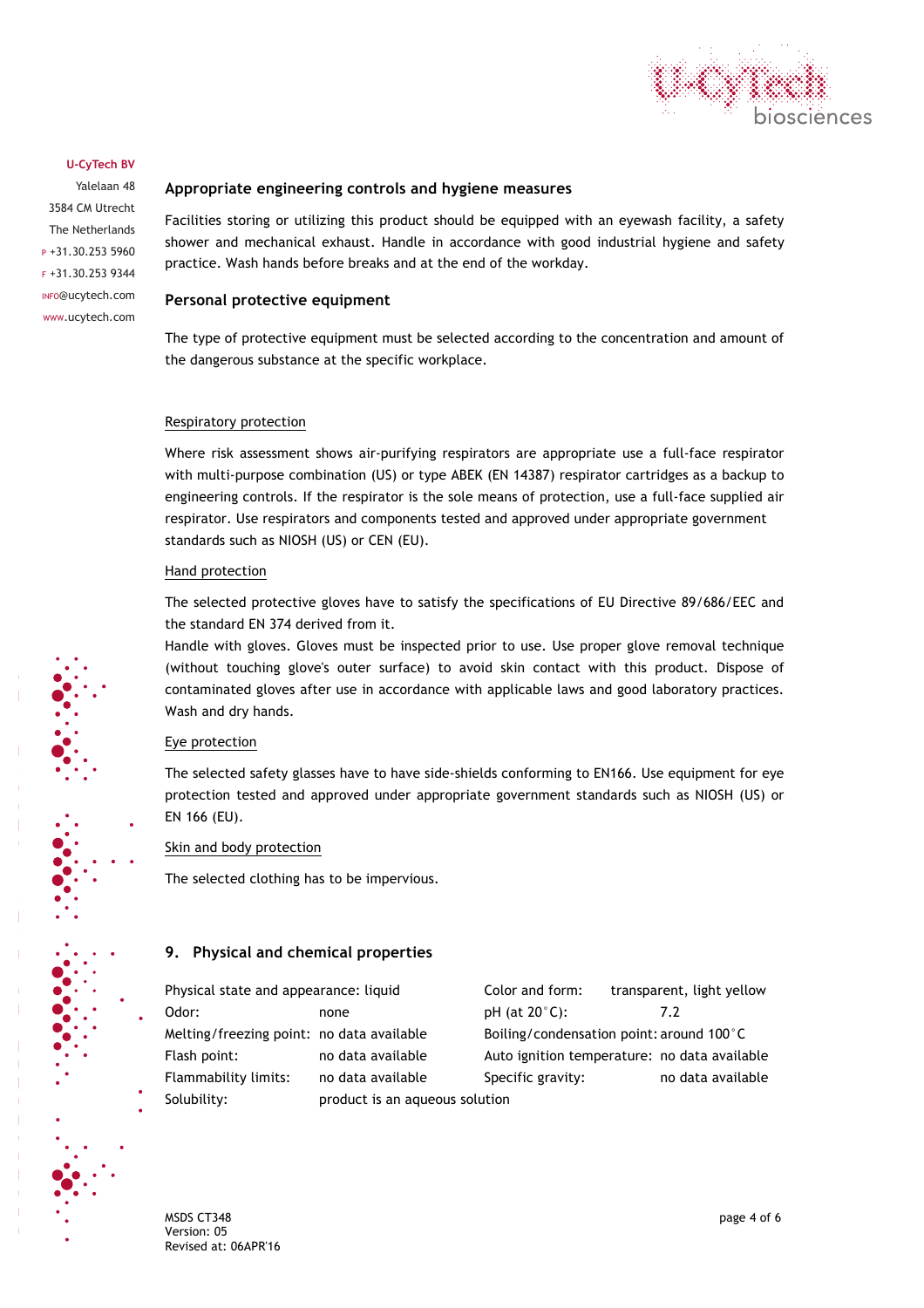

Yalelaan 48 3584 CM Utrecht The Netherlands  $P +31.30.2535960$ F +31.30.253 9344 INFO@ucytech.com www.ucytech.com

## **10. Stability and reactivity**

Chemical stability: Stable under recommended storage conditions. Conditions to avoid: None. Materials to avoid: None. Hazardous reactions/decomposition products: No data available.

## **11. Toxicological information**

| Acute toxicity:                                                          | No data available.                                        |  |
|--------------------------------------------------------------------------|-----------------------------------------------------------|--|
| Irritation and corrosion (skin and eyes): No data available.             |                                                           |  |
| Sensitization (skin and respiratory):                                    | No data available.                                        |  |
| Germ cell mutagenicity:                                                  | No data available.                                        |  |
| Carcinogenicity:                                                         | No component of this product present at levels greater    |  |
|                                                                          | than or equal to 0.1% is identified as probable, possible |  |
|                                                                          | or confirmed human carcinogen by IARC.                    |  |
| Reproductive toxicity:                                                   | No data available.                                        |  |
| Specific target organ toxicity (single and repeated): No data available. |                                                           |  |
| Aspiration hazard:                                                       | No data available.                                        |  |

Signs and symptoms of exposure:

To the best of our knowledge, the chemical, physical and toxicological properties have not been thoroughly investigated.

## Potential health effects:

Inhalation: May be harmful if inhaled and may cause respiratory tract irritation.

Skin: May be harmful if absorbed through skin and may cause skin irritation.

Eyes: May cause eye irritation.

Ingestion: May be harmful if swallowed.

Further hazardous properties cannot be excluded. The product should be handled with the care usual when dealing with chemicals.

Additional information: RTECS: Not available.

# **12. Ecological information**

| Toxicity:                                              | No data available. |
|--------------------------------------------------------|--------------------|
| Persistence and degradability:                         | No data available. |
| Bio accumulative potential:                            | No data available. |
| Mobility in soil:                                      | No data available. |
| Results of PBT and vPvB assessment: No data available. |                    |
| Other adverse effects:                                 | No data available. |
|                                                        |                    |

MSDS CT348 page 5 of 6 Version: 05 Revised at: 06APR'16